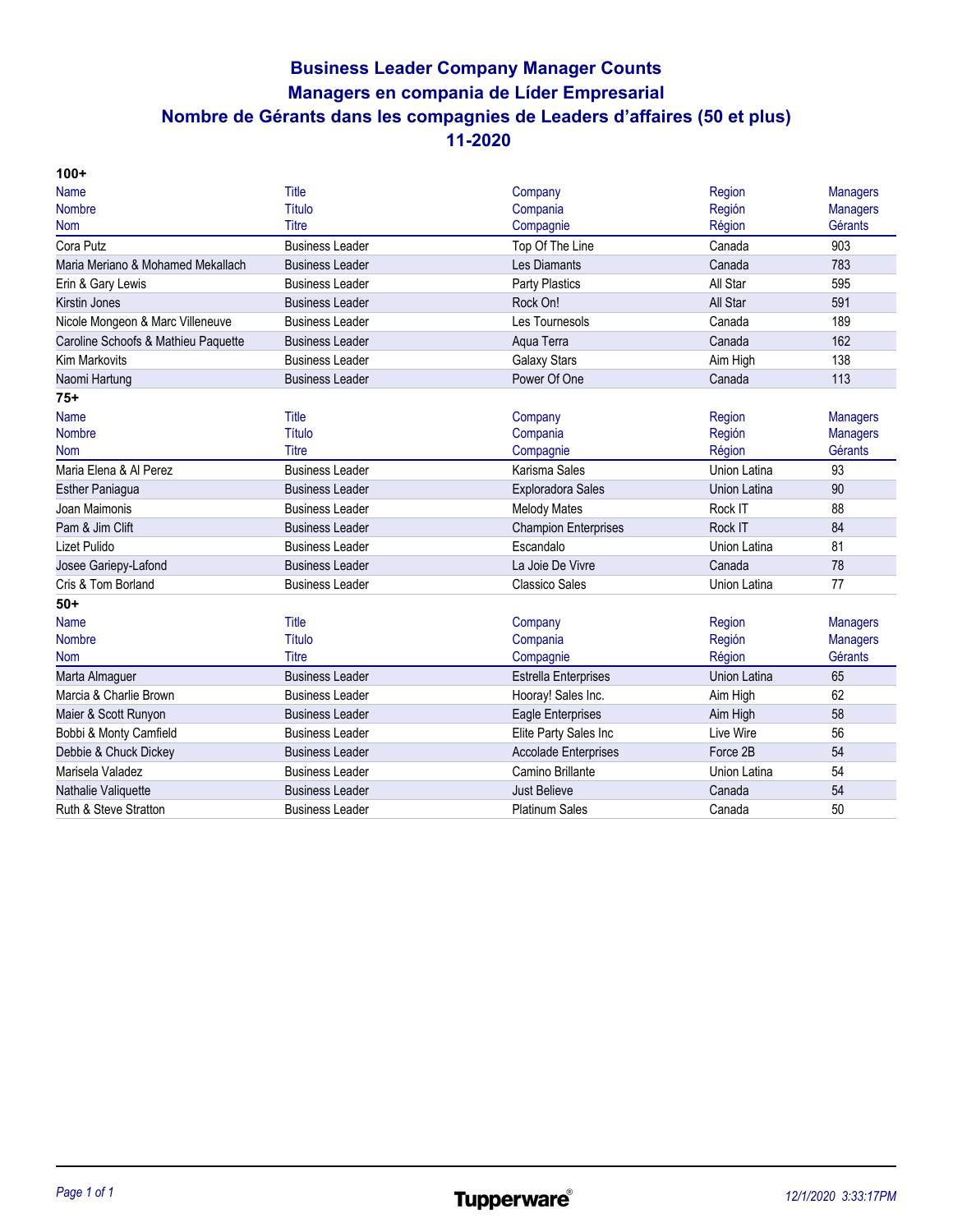| $10+$                    |                 |                          |                     |                 |
|--------------------------|-----------------|--------------------------|---------------------|-----------------|
| <b>Name</b>              | Title           | Company                  | Region              | <b>Managers</b> |
| <b>Nombre</b>            | Título          | Compania                 | Región              | <b>Managers</b> |
| <b>Nom</b>               | Titre           | Compagnie                | Région              | Gérants         |
| Marie-France Toupin      | Director        | Les Diamants             | Canada              | 17              |
| Jane Machschefes         | Director        | Razzmatazz               | All Star            | 14              |
| Deena Hibbs              | Director        | Top Of The Line          | Canada              | 13              |
| Marie-Eve Lafreniere     | Director        | Aqua Terra               | Canada              | 13              |
| Karine Lizotte           | <b>Director</b> | Les Tournesols           | Canada              | 12              |
| Julie Anderson           | Director        | Les Diamants             | Canada              | 11              |
| <b>Sylvie Bussiere</b>   | <b>Director</b> | Les Tournesols           | Canada              | 11              |
| Lynn Campbell            | Director        | Top Of The Line          | Canada              | 11              |
| Karlee Winterhalt        | <b>Director</b> | Top Of The Line          | Canada              | 11              |
| <b>Chantal Bouchard</b>  | Director        | Les Diamants             | Canada              | 10              |
| Liz Castro               | Director        | Camino Brillante         | <b>Union Latina</b> | 10              |
| Yolanda Salinas          | Director        | <b>Exploradora Sales</b> | Union Latina        | 10              |
| Audrey Savignac Baron    | Director        | Les Diamants             | Canada              | 10              |
| 5+                       |                 |                          |                     |                 |
| <b>Name</b>              | Title           | Company                  | Region              | <b>Managers</b> |
| <b>Nombre</b>            | <b>Título</b>   | Compania                 | Región              | <b>Managers</b> |
| <b>Nom</b>               | <b>Titre</b>    | Compagnie                | Région              | Gérants         |
| Audrey Baril             | Director        | Les Diamants             | Canada              | 9               |
| Tamarra Cadotte          | <b>Director</b> | <b>Creating Stars</b>    | Canada              | 9               |
| Orlanda De Los Santos    | Director        | Sizzlin' Sales           | Force 2B            | 9               |
| Melanie Gingras          | Director        | Les Diamants             | Canada              | 9               |
| Lisa McKissick           | Director        | Rock On!                 | All Star            | 9               |
| <b>Suzette Moss</b>      | Director        | Top Of The Line          | Canada              | 9               |
| <b>Heather Rodriguez</b> | Director        | Rock On!                 | All Star            | 9               |
| Crystal Ward             | Director        | Top Of The Line          | Canada              | 9               |
| Michelle Cole            | Director        | <b>Venture Sales</b>     | Live Wire           | 8               |
| Melissa Durant           | Director        | Top Of The Line          | Canada              | 8               |
| Sylvie Falardeau         | Director        | Just Believe             | Canada              | 8               |
| Nicole McCumber          | Director        | Top Of The Line          | Canada              | 8               |
| Amanda McLeod            | Director        | Top Of The Line          | Canada              | 8               |
| <b>Sherri Novak</b>      | Director        | Les Diamants             | Canada              | 8               |
| Kristen Philpot          | Director        | Top Of The Line          | Canada              | 8               |
| Breanna Strickland       | Director        | Top Of The Line          | Canada              | 8               |
| Denese Stuart            | Director        | Bravo!                   | Force 2B            | 8               |
| <b>Michell Stull</b>     | Director        | Elite Party Sales Inc    | Live Wire           | 8               |
| Cynthia Watford          | Director        | Bravo!                   | Force 2B            | 8               |
| <b>Sherry White</b>      | Director        | Top Of The Line          | Canada              | 8               |
| Saida Aldana             | Director        | <b>Exploradora Sales</b> | Union Latina        | $\overline{7}$  |
| Maria E Avendano         | Director        | El Sol Enterprises       | Union Latina        | $\overline{7}$  |
| Samantha Benson          | Director        | Top Of The Line          | Canada              | $\overline{7}$  |
| Caroline Bergeron        | Director        | Les Diamants             | Canada              | $\overline{7}$  |
| <b>Myriam Castilloux</b> | Director        | Aqua Terra               | Canada              | $\overline{7}$  |
| <b>Ashley Clements</b>   | Director        | Top Of The Line          | Canada              | $\overline{7}$  |
| Laura Frey               | Director        | Top Of The Line          | Canada              | $\overline{7}$  |
| Jennifer Glenn           | Director        | Top Of The Line          | Canada              | $\overline{7}$  |
| Dana Haller              | Director        | Top Of The Line          | Canada              | 7               |
| <b>Allison Hicks</b>     | Director        | Top Of The Line          | Canada              | $\overline{7}$  |
| Francine Laurier Guy     | Director        | Les Diamants             | Canada              | 7               |
| Renee Lheureux           | Director        | <b>Melody Mates</b>      | Rock IT             | $\overline{7}$  |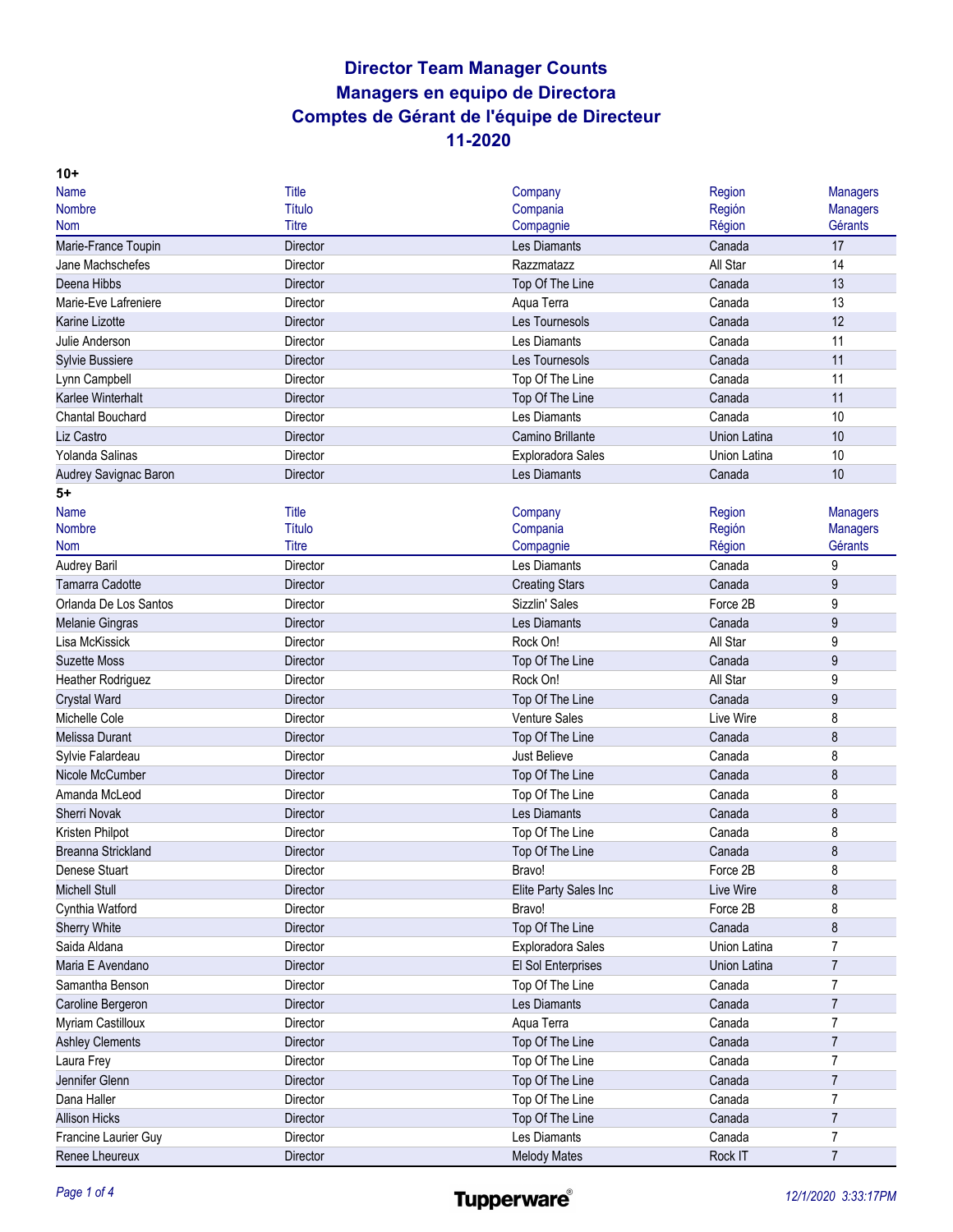| <b>Name</b>                                 | <b>Title</b>    | Company                         | Region              | <b>Managers</b> |
|---------------------------------------------|-----------------|---------------------------------|---------------------|-----------------|
| <b>Nombre</b>                               | <b>Título</b>   | Compania                        | Región              | <b>Managers</b> |
| <b>Nom</b>                                  | <b>Titre</b>    | Compagnie                       | Région              | Gérants         |
| <b>Brenda Murillo</b>                       | Director        | <b>Party Plastics</b>           | All Star            | $\overline{7}$  |
| Nayeli Pedraza                              | Director        | <b>Party Plastics</b>           | All Star            | $\overline{7}$  |
| Patricia Reyes Dorantes                     | Director        | Viva Enterprises                | <b>Union Latina</b> | $\overline{7}$  |
| <b>Christy Rhodes</b>                       | Director        | <b>Galaxy Stars</b>             | Aim High            | $\overline{7}$  |
| Marie Rivera                                | <b>Director</b> | <b>Accolade Enterprises</b>     | Force 2B            | $\overline{7}$  |
| Amelie Roy                                  | Director        | Top Of The Line                 | Canada              | $\overline{7}$  |
| Audrey-Eve Roy                              | <b>Director</b> | Aqua Terra                      | Canada              | $\overline{7}$  |
| Gilda Sanchez                               | Director        | Flores Del Desierto             | Union Latina        | $\overline{7}$  |
| <b>Isis Santana</b>                         | Director        | Escandalo                       | Union Latina        | $\overline{7}$  |
| Pam Stokes                                  | Director        | Hooray! Sales Inc.              | Aim High            | 7               |
| Lorraine Thompson                           | Director        | <b>Melody Mates</b>             | Rock IT             | $\overline{7}$  |
| Virginia Valverde                           | Director        | <b>Classico Sales</b>           | Union Latina        | 7               |
| Stacy Vrouvakis Lauzon                      | Director        | Les Tournesols                  | Canada              | $\overline{7}$  |
| Jo Ann Wallace                              | Director        | <b>Resonate Sales</b>           | Canada              | 7               |
| Jessica Abbe                                | Director        | Rock On!                        | All Star            | 6               |
| Ma Piedad Alviter Ramirez                   | Director        | <b>Classico Sales</b>           | Union Latina        | 6               |
| Danielle Anderson                           | Director        | Top Of The Line                 | Canada              | 6               |
| Andreanne Bessette                          | Director        | Les Diamants                    | Canada              | 6               |
| <b>Edith Brown</b>                          | Director        | Escandalo                       | <b>Union Latina</b> | 6               |
| Fatima Cabrera Rocha                        | Director        | <b>Blue Sky Enterprises</b>     | Union Latina        | 6               |
| Jaqueline Calderon                          | <b>Director</b> | <b>Party Plastics</b>           | All Star            | 6               |
| Melanie Collard                             | Director        | Aqua Terra                      | Canada              | 6               |
| Christina Corder                            | Director        | Top Of The Line                 | Canada              | 6               |
| Maria Del Rosari Cortes Solis               | Director        | <b>Party Plastics</b>           | All Star            | 6               |
| Lisa Cox                                    | Director        | <b>Golden Opportunity Sales</b> | Aim High            | 6               |
| Melissa Curry                               | Director        | Bravo!                          | Force 2B            | 6               |
| Guadalupe Delgado                           | Director        | <b>Party Plastics</b>           | All Star            | 6               |
| Renee Dufour                                | Director        | Les Diamants                    | Canada              | 6               |
| <b>Isabelle Dupere</b>                      | Director        | Les Tournesols                  | Canada              | 6               |
| Matilde Flores                              | Director        | Escandalo                       | Union Latina        | 6               |
| Audrey Gauvin-Landry                        | Director        | Aqua Terra                      | Canada              | 6               |
| Jessica Gordon                              | Director        | <b>Champion Enterprises</b>     | Rock IT             | 6               |
| Claudia Guzman                              | Director        | Escandalo                       | Union Latina        | 6               |
| Jennifer Heglar                             | Director        | <b>Elevation Enterprise</b>     | Aim High            | 6               |
| Katrina Hobart                              | Director        | Top Of The Line                 | Canada              | 6               |
| Jodi Johannesen                             | Director        | Rock On!                        | All Star            | 6               |
| Edna Jusino                                 | Director        | Camino Brillante                | Union Latina        | 6               |
| Evangeline Mata                             | Director        | Sunflower Sales                 | All Star            | 6               |
| Virginia Mejia                              | Director        | <b>Futuros Sin Limites</b>      | Union Latina        | 6               |
| Candy Mendoza                               | Director        | Sonrisa Sales                   | Union Latina        | 6               |
| Maryvette Mercado                           | Director        | Party Plastics                  | All Star            | 6               |
| Shelly Moore                                | Director        | <b>Royalty Sales</b>            | Rock IT             | 6               |
| Mayola Moreno                               | Director        | <b>Party Plastics</b>           | All Star            | 6               |
| Richere Morin                               | Director        | Les Diamants                    | Canada              | 6               |
| <b>Gilbert Paul</b>                         | Director        | Top Of The Line                 | Canada              | 6               |
|                                             | Director        | La Joie De Vivre                | Canada              | 6               |
| Julia Reynolds Deshaies<br>Rebeca Rodriguez | Director        | <b>Party Plastics</b>           | All Star            | 6               |
| Shantelle Roundell                          | Director        | Top Of The Line                 | Canada              | 6               |
|                                             |                 |                                 |                     |                 |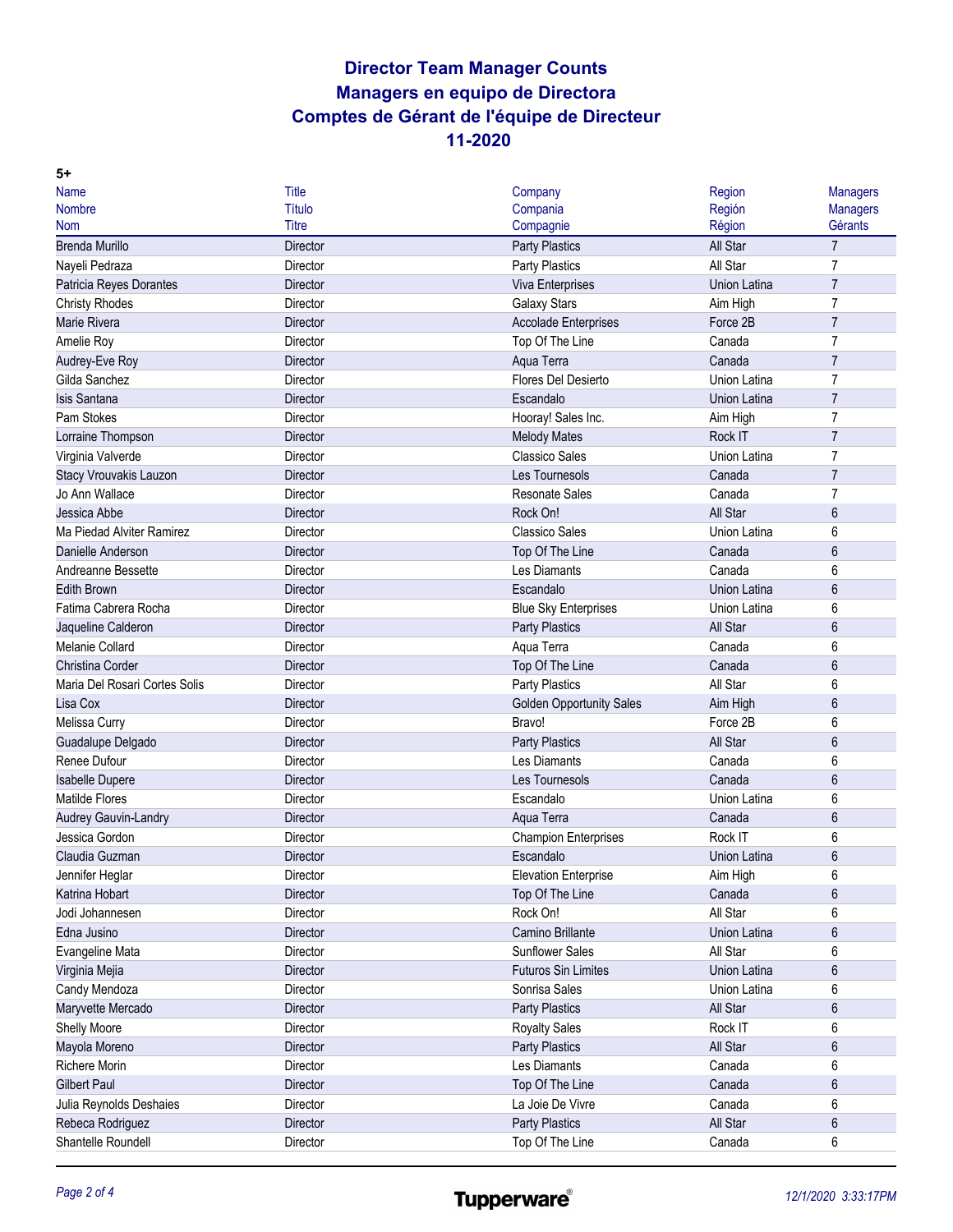| <b>Name</b>               | <b>Title</b>    | Company                      | Region       | <b>Managers</b> |
|---------------------------|-----------------|------------------------------|--------------|-----------------|
| <b>Nombre</b>             | <b>Título</b>   | Compania                     | Región       | <b>Managers</b> |
| <b>Nom</b>                | Titre           | Compagnie                    | Région       | Gérants         |
| <b>Melanie Senneville</b> | <b>Director</b> | Les Diamants                 | Canada       | 6               |
| Amy Shiers                | Director        | Top Of The Line              | Canada       | 6               |
| Tanya Shisler             | Director        | <b>Royalty Sales</b>         | Rock IT      | 6               |
| Monique St-Andre          | Director        | Les Diamants                 | Canada       | 6               |
| Lynette Surman            | Director        | X-Treme Enterprises          | Force 2B     | 6               |
| Isabelle Therrien         | Director        | Les Diamants                 | Canada       | 6               |
| <b>Cindy Turner</b>       | <b>Director</b> | <b>Explosive Power</b>       | Rock IT      | 6               |
| <b>Sharon Winters</b>     | Director        | Pot Of Gold Sales            | Force 2B     | 6               |
| <b>Kristina Alves</b>     | <b>Director</b> | <b>High Hopes</b>            | Canada       | 5               |
| Carmella April            | Director        | <b>Melody Mates</b>          | Rock IT      | 5               |
| Barbara Araujo            | Director        | Razzmatazz                   | All Star     | 5               |
| Maria Arevalo             | Director        | El Sol Enterprises           | Union Latina | 5               |
| Cindy Baril               | <b>Director</b> | Les Diamants                 | Canada       | 5               |
| Kaylyn Bartel             | Director        | <b>High Power Sales</b>      | Canada       | 5               |
| Janice Bluhm              | Director        | Soaring Eagle Sales          | Force 2B     | 5               |
| Eduviges Borja            | Director        | <b>Party Plastics</b>        | All Star     | 5               |
| <b>Emily Boyles</b>       | Director        | Rock On!                     | All Star     | 5               |
| Stephanie Cain            | Director        | Top Of The Line              | Canada       | 5               |
| <b>Prem Carector</b>      | Director        | Zenith Party Sales           | Aim High     | 5               |
| Cindy Chaboyer            | Director        | Top Of The Line              | Canada       | 5               |
| Micaela Chairez           | Director        | <b>Estrella Enterprises</b>  | Union Latina | 5               |
| Claudia Coffia            | Director        | <b>Party Plastics</b>        | All Star     | 5               |
| Martha Patricia Cruz      | Director        | <b>Party Plastics</b>        | All Star     | 5               |
| <b>Manon Desrochers</b>   | Director        | Les Tournesols               | Canada       | 5               |
| Debra Dodge               | Director        | Rock On!                     | All Star     | 5               |
| Roxanne Dufresne Lacelle  | Director        | Les Diamants                 | Canada       | 5               |
| <b>Tina Edwards</b>       | Director        | <b>Excite Party Sales</b>    | Aim High     | 5               |
| Cari-Lyn Epp              | Director        | Top Of The Line              | Canada       | 5               |
| Cara Flanary              | Director        | <b>Fire Star Enterprises</b> | Rock IT      | 5               |
| Shauna Fredericks         | Director        | Top Of The Line              | Canada       | 5               |
| Julie Fulcher             | Director        | Rock On!                     | All Star     | 5               |
| Claudee Galipeau          | Director        | <b>Just Believe</b>          | Canada       | 5               |
| Adriana Garcia            | Director        | <b>Golden Sand Castles</b>   | Aim High     | 5               |
| <b>Isabelle Gauthier</b>  | Director        | Les Diamants                 | Canada       | 5               |
| Andree Gendron            | Director        | Les Audacieux                | Canada       | 5               |
| Kathleen Glavin           | Director        | Top Of The Line              | Canada       | 5               |
| Lolita Godfrey            | Director        | Magic Touch Party Sales      | Canada       | 5               |
| Delma Gomez               | Director        | Fuego Latino                 | Union Latina | 5               |
| <b>Guadalupe Gomez</b>    | Director        | Party Plastics               | All Star     | 5               |
| Jean Grantier             | Director        | Legacy Party Sales           | All Star     | 5               |
| Tara Henderson            | Director        | Hooray! Sales Inc.           | Aim High     | 5               |
| <b>Bonnie Holmevik</b>    | Director        | Top Of The Line              | Canada       | 5               |
| Rhonda Houf               | Director        | Rock On!                     | All Star     | 5               |
| Araceli Jimenez           | Director        | Exploradora Sales            | Union Latina | 5               |
| Mary Kooistra             | Director        | <b>Galaxy Stars</b>          | Aim High     | 5               |
| Melanie Kuzik             | Director        | Top Of The Line              | Canada       | 5               |
| Marie-Eve Latulippe       | Director        | Les Diamants                 | Canada       | 5               |
|                           | Director        | Top Of The Line              | Canada       | 5               |
| <b>Tracy Litzenberger</b> |                 |                              |              |                 |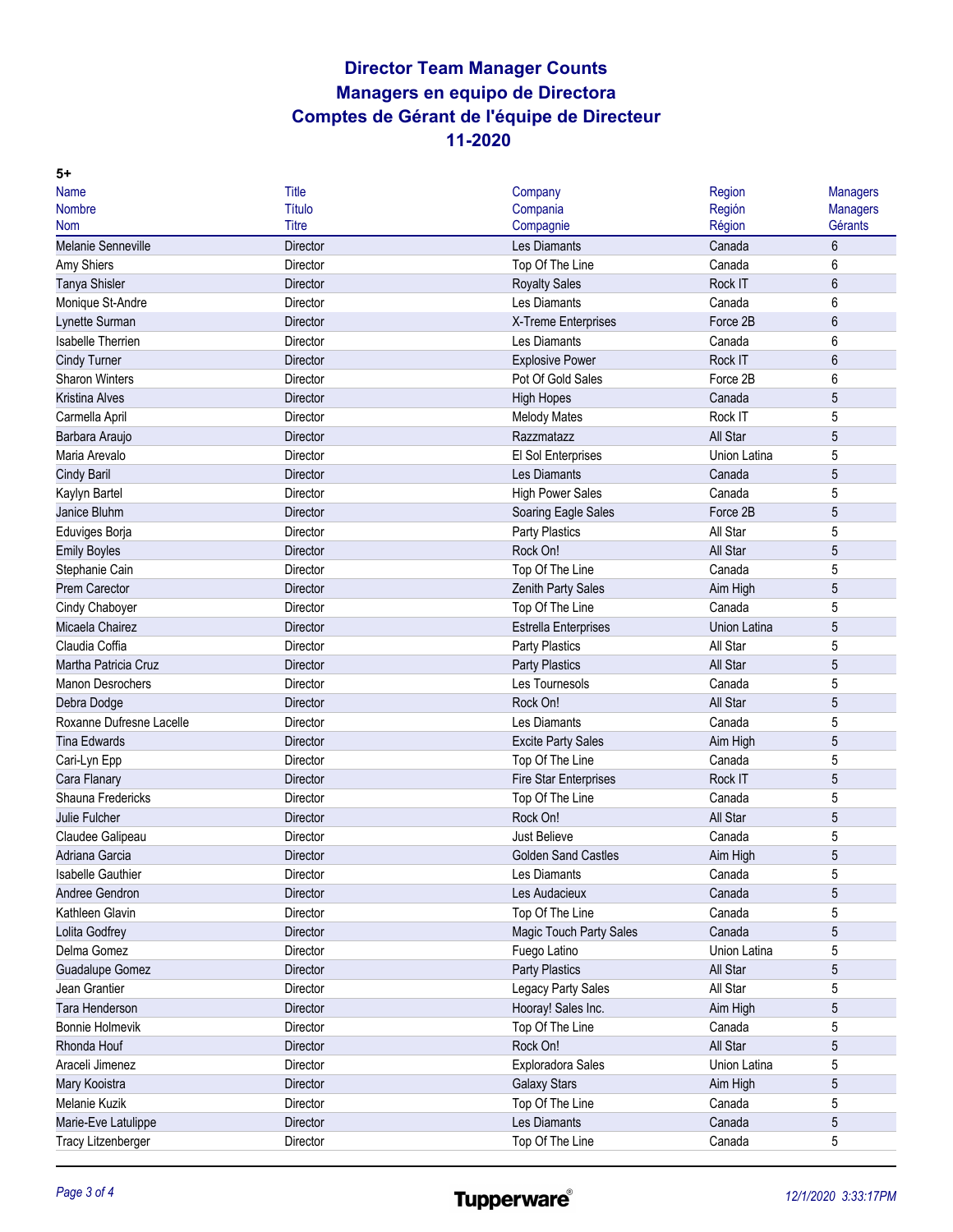| 5+                           |                 |                             |              |                 |
|------------------------------|-----------------|-----------------------------|--------------|-----------------|
| Name                         | Title           | Company                     | Region       | <b>Managers</b> |
| <b>Nombre</b>                | Título          | Compania                    | Región       | <b>Managers</b> |
| Nom                          | Titre           | Compagnie                   | Région       | Gérants         |
| <b>Mercedes Lock</b>         | <b>Director</b> | Smooth Sailing              | All Star     | 5               |
| Yolanda Lopez                | Director        | <b>Party Plastics</b>       | All Star     | 5               |
| Margarita Luis Santiago      | Director        | <b>Party Plastics</b>       | All Star     | $\overline{5}$  |
| Stephanie Major              | Director        | Les Diamants                | Canada       | 5               |
| Pamala Maloney               | Director        | Rock On!                    | All Star     | 5               |
| Elia Mejia                   | Director        | <b>Estrella Enterprises</b> | Union Latina | 5               |
| Cheryl L. Meltesen           | Director        | Rock On!                    | All Star     | 5               |
| Kassandra Mercier            | Director        | Les Diamants                | Canada       | 5               |
| Alicia Michetti              | Director        | Power Of One                | Canada       | 5               |
| Linnea Morales               | Director        | Rock On!                    | All Star     | 5               |
| <b>Nancy Morin</b>           | Director        | Les Tournesols              | Canada       | 5               |
| Marie-Christine Nolette      | Director        | Les Tournesols              | Canada       | 5               |
| <b>Fallon Paskemin</b>       | <b>Director</b> | Top Of The Line             | Canada       | 5               |
| Cindy Perez                  | Director        | <b>Estrella Enterprises</b> | Union Latina | 5               |
| Annie Perron                 | <b>Director</b> | Les Diamants                | Canada       | 5               |
| Marlana Phillips             | Director        | Top Of The Line             | Canada       | 5               |
| Pamela Piche                 | Director        | Top Of The Line             | Canada       | 5               |
| Robert Purpura               | Director        | <b>Melody Mates</b>         | Rock IT      | 5               |
| Amalia Ramirez               | Director        | El Sol Enterprises          | Union Latina | $\sqrt{5}$      |
| Flor Reyes                   | Director        | Party Plastics              | All Star     | 5               |
| Valerie Richardson           | <b>Director</b> | Les Diamants                | Canada       | 5               |
| Alma L. Rosas                | Director        | Sonrisa Sales               | Union Latina | 5               |
| Carmen Salazar               | <b>Director</b> | <b>Classico Sales</b>       | Union Latina | 5               |
| <b>Melanie Salvas</b>        | Director        | Les Tournesols              | Canada       | 5               |
| <b>Elaine Savoie</b>         | Director        | Les Diamants                | Canada       | 5               |
| Krista Scott                 | Director        | Top Of The Line             | Canada       | 5               |
| Rendi Shuff                  | Director        | Elite Party Sales Inc       | Live Wire    | 5               |
| Melissa Tenney               | Director        | <b>Champion Enterprises</b> | Rock IT      | 5               |
| Gabriela Tenorio             | Director        | <b>Party Plastics</b>       | All Star     | 5               |
| Marie-Pier Tetreault         | Director        | Les Diamants                | Canada       | 5               |
| Kathy Thibodeau              | Director        | Les Tournesols              | Canada       | 5               |
| Cynthia Tremblay             | Director        | Les Diamants                | Canada       | 5               |
| Jennifer Turner              | Director        | Top Of The Line             | Canada       | 5               |
| Andrea Veitch                | Director        | Top Of The Line             | Canada       | 5               |
| <b>Julie Warren</b>          | Director        | Top Of The Line             | Canada       | $\sqrt{5}$      |
| <b>Linsey Weatherly</b>      | Director        | Rock On!                    | All Star     | 5               |
| Nicole Woywitka              | Director        | Top Of The Line             | Canada       | 5               |
| Kori Wright                  | Director        | Razzmatazz                  | All Star     | 5               |
| Meylin Lorena Zuaso Gonzalez | Director        | <b>Party Plastics</b>       | All Star     | 5               |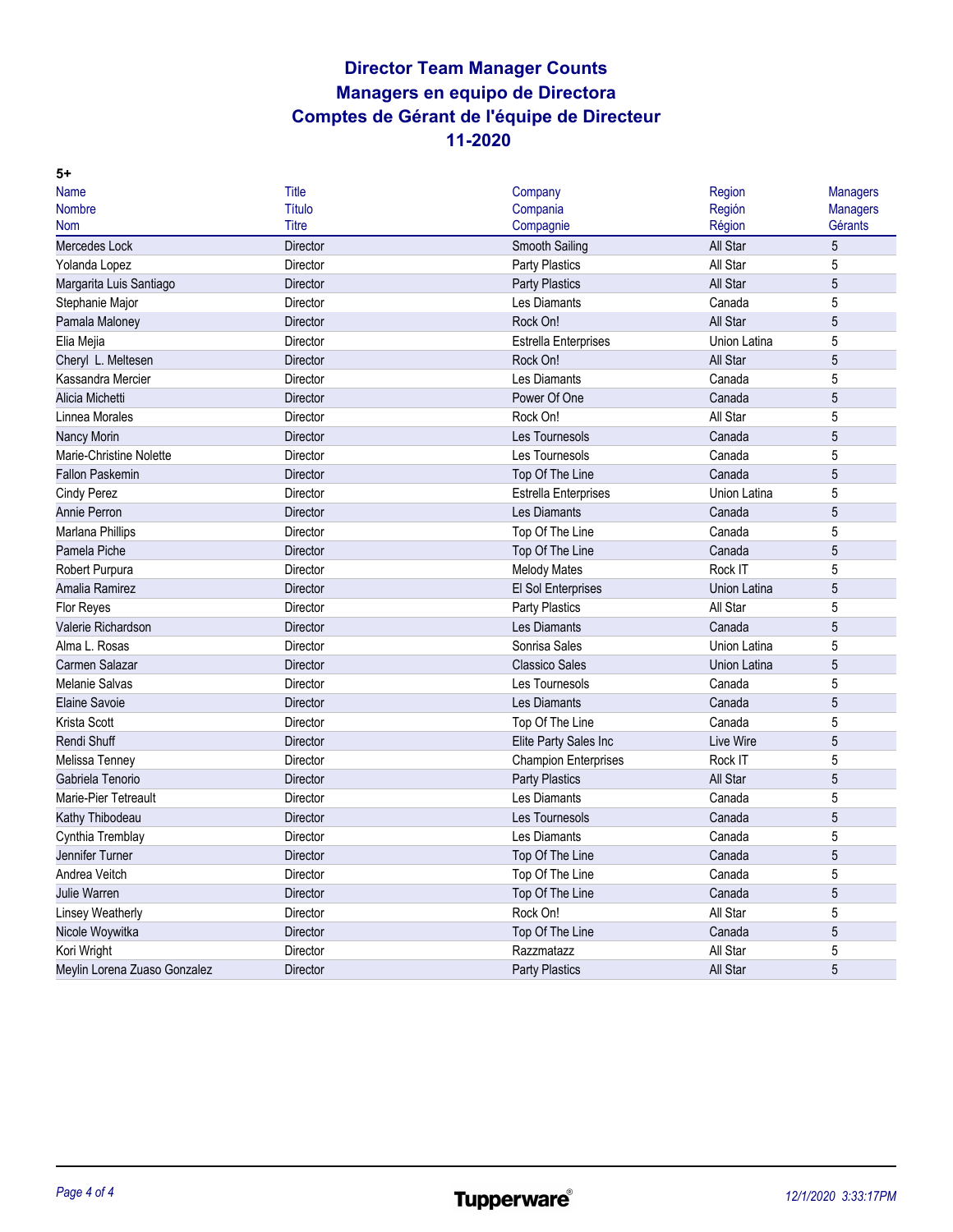| $50+$                    |                                |                       |              |                 |
|--------------------------|--------------------------------|-----------------------|--------------|-----------------|
| <b>Name</b>              | Title                          | Company               | Region       | <b>Managers</b> |
| <b>Nombre</b>            | Título                         | Compania              | Región       | <b>Managers</b> |
| <b>Nom</b>               | Titre                          | Compagnie             | Région       | Gérants         |
| <b>Chantelle Scott</b>   | <b>Star Executive Director</b> | Top Of The Line       | Canada       | 666             |
| <b>Miriam Landin</b>     | <b>Presidential Director</b>   | <b>Party Plastics</b> | All Star     | 524             |
| Janelle Elliot           | <b>Presidential Director</b>   | Rock On!              | All Star     | 396             |
| <b>Annie Marchand</b>    | <b>Star Executive Director</b> | Les Diamants          | Canada       | 374             |
| Edith Esperanza Garcia   | <b>Executive Director</b>      | <b>Party Plastics</b> | All Star     | 205             |
| <b>Lindsay Markland</b>  | <b>Executive Director</b>      | Top Of The Line       | Canada       | 187             |
| Jennifer Galliott        | <b>Executive Director</b>      | Top Of The Line       | Canada       | 174             |
| Angela Rae               | <b>Executive Director</b>      | Top Of The Line       | Canada       | 155             |
| Rosario Juarez           | <b>Executive Director</b>      | Party Plastics        | All Star     | 150             |
| <b>Amber Tower</b>       | <b>Executive Director</b>      | <b>Galaxy Stars</b>   | Aim High     | 132             |
| Crystal Tosczak          | <b>Executive Director</b>      | Top Of The Line       | Canada       | 129             |
| <b>Stephanie Meester</b> | <b>Star Executive Director</b> | Rock On!              | All Star     | 128             |
| Jennifer Perry           | <b>Executive Director</b>      | Top Of The Line       | Canada       | 128             |
| Stephanie Sigouin        | <b>Executive Director</b>      | Les Diamants          | Canada       | 109             |
| Kacy-Jae McLean          | <b>Five Star Director</b>      | Top Of The Line       | Canada       | 102             |
| Sylvain Lalonde          | <b>Five Star Director</b>      | Les Diamants          | Canada       | 99              |
| Jo Ray                   | <b>Five Star Director</b>      | Rock On!              | All Star     | 97              |
| Louise-Helene Leboeuf    | <b>Executive Director</b>      | Aqua Terra            | Canada       | 88              |
| Janie Stuart             | <b>Five Star Director</b>      | Rock On!              | All Star     | 80              |
| Maryse Belleville        | <b>Five Star Director</b>      | Les Diamants          | Canada       | 76              |
| Audrey De La Ronde       | Three Star Director            | Les Tournesols        | Canada       | 76              |
| Jena Burns               | <b>Five Star Director</b>      | Rock On!              | All Star     | 75              |
| Lilia Flores Banda       | <b>Executive Director</b>      | Party Plastics        | All Star     | 65              |
| <b>Guadalupe Torres</b>  | <b>Five Star Director</b>      | <b>Party Plastics</b> | All Star     | 65              |
| <b>Crystal Eddins</b>    | <b>Executive Director</b>      | <b>Galaxy Stars</b>   | Aim High     | 60              |
| Melissa Jackson          | <b>Five Star Director</b>      | Top Of The Line       | Canada       | 58              |
| Melanie Beauchamp        | <b>Five Star Director</b>      | Les Diamants          | Canada       | 57              |
| Maria Gutierrez          | <b>Five Star Director</b>      | Exploradora Sales     | Union Latina | 57              |
| Jeana Carson             | <b>Five Star Director</b>      | <b>Galaxy Stars</b>   | Aim High     | 56              |
| Alyson Karalash          | <b>Five Star Director</b>      | Top Of The Line       | Canada       | 56              |
| Maria Elena Gonzalez     | <b>Three Star Director</b>     | Party Plastics        | All Star     | 55              |
| Marie Josee Brouillette  | <b>Five Star Director</b>      | Les Diamants          | Canada       | 50              |
| $20+$                    |                                |                       |              |                 |
| <b>Name</b>              | <b>Title</b>                   | Company               | Region       | <b>Managers</b> |
| <b>Nombre</b>            | <b>Título</b>                  | Compania              | Región       | <b>Managers</b> |
| <b>Nom</b>               | <b>Titre</b>                   | Compagnie             | Région       | Gérants         |
| Jenna Trudeau            | <b>Executive Director</b>      | Power Of One          | Canada       | 49              |
| Nadia Roy                | <b>Five Star Director</b>      | Les Diamants          | Canada       | 48              |
| Nicole Vezina            | <b>Three Star Director</b>     | Les Diamants          | Canada       | 48              |
| <b>Tammy Aguiar</b>      | <b>Five Star Director</b>      | <b>Platinum Sales</b> | Canada       | 46              |
| Heidi Meyer              | <b>Five Star Director</b>      | Rock On!              | All Star     | 46              |
| Amanda Buckle-Pineau     | Three Star Director            | Top Of The Line       | Canada       | 45              |
| Jennifer Dunn            | Three Star Director            | Top Of The Line       | Canada       | 45              |
| Maegen Johnson           | Five Star Director             | Rock On!              | All Star     | 45              |
| Magdalena Hernandez      | <b>Five Star Director</b>      | Party Plastics        | All Star     | 43              |
| Della Stamp              | Three Star Director            | Top Of The Line       | Canada       | 42              |
| Karine Banville          | Three Star Director            | Les Tournesols        | Canada       | 41              |
| Julie Chayer             | Three Star Director            | Les Diamants          | Canada       | 41              |
| Michelle Davis           | Five Star Director             | Hooray! Sales Inc.    | Aim High     | 41              |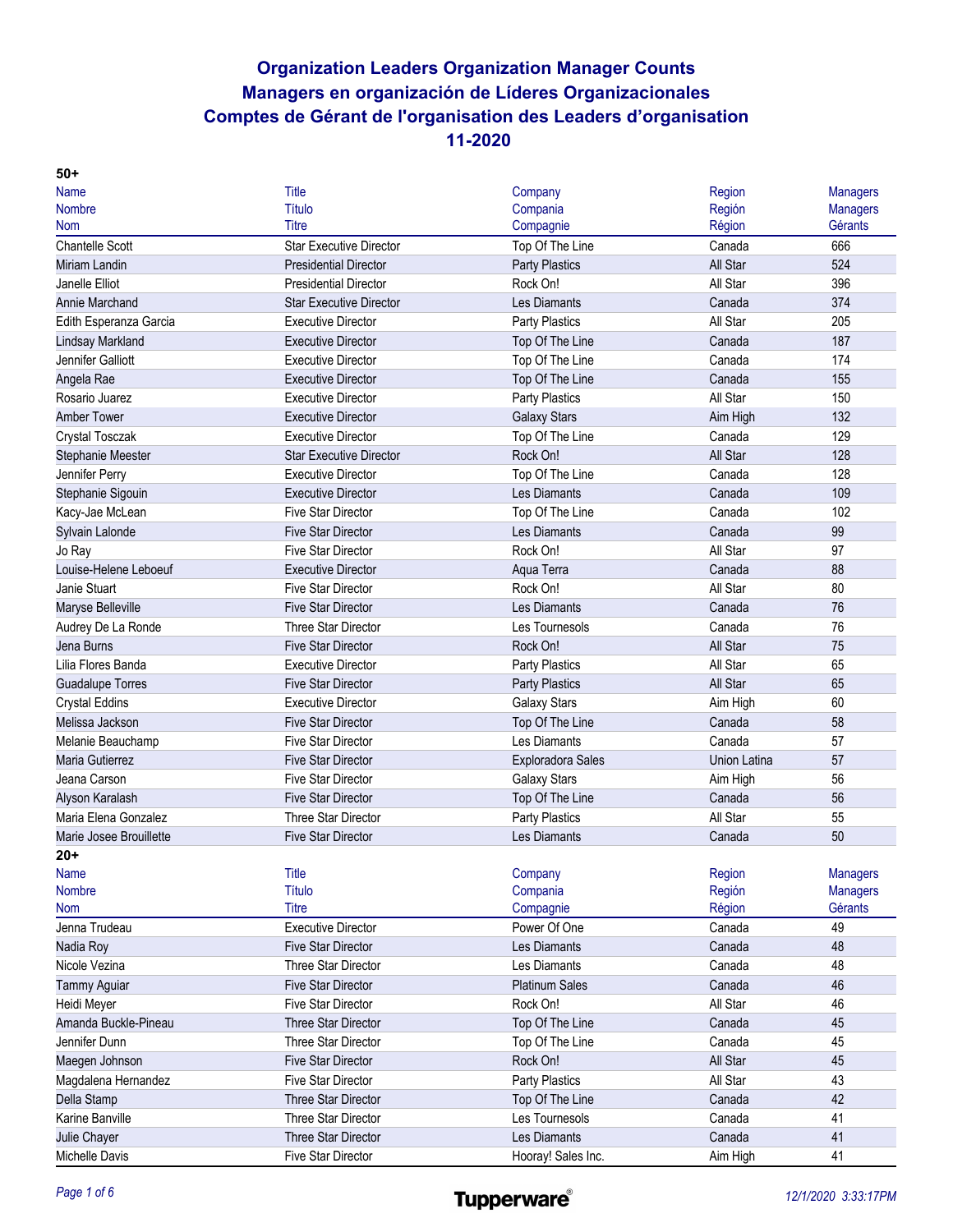| <b>Name</b>                   | Title                      | Company                     | Region       | <b>Managers</b> |
|-------------------------------|----------------------------|-----------------------------|--------------|-----------------|
| <b>Nombre</b>                 | Título                     | Compania                    | Región       | <b>Managers</b> |
| <b>Nom</b>                    | Titre                      | Compagnie                   | Région       | Gérants         |
| Heather Drysdale              | <b>Three Star Director</b> | Top Of The Line             | Canada       | 41              |
| <b>Ellen Lewis</b>            | <b>Five Star Director</b>  | <b>Champion Enterprises</b> | Rock IT      | 41              |
| Leticia Noemy Camey Gutierrez | Three Star Director        | Party Plastics              | All Star     | 40              |
| Sylvia Cameron-Kluge          | Three Star Director        | Top Of The Line             | Canada       | 38              |
| Valerie Kelley                | Three Star Director        | Rock On!                    | All Star     | 37              |
| Sabrina Tessier               | <b>Five Star Director</b>  | Les Diamants                | Canada       | 36              |
| Andree Theriault              | <b>Five Star Director</b>  | Les Diamants                | Canada       | 36              |
| Valerie Lapensee              | <b>Five Star Director</b>  | Les Diamants                | Canada       | 35              |
| <b>Tracy Procyk</b>           | Three Star Director        | Top Of The Line             | Canada       | 35              |
| Kimberly Wright               | <b>Three Star Director</b> | Top Of The Line             | Canada       | 35              |
| Carol Ann Dalton              | Three Star Director        | Top Of The Line             | Canada       | 34              |
| <b>Martine Gauthier</b>       | <b>Three Star Director</b> | Aqua Terra                  | Canada       | 34              |
| Frances Meyer                 | <b>Three Star Director</b> | Top Of The Line             | Canada       | 34              |
| Barbara Rossi                 | <b>Five Star Director</b>  | Rock On!                    | All Star     | 34              |
| Olga Cabriales Gonzalez       | Three Star Director        | Exploradora Sales           | Union Latina | 33              |
| Debbie Dufour                 | Three Star Director        | Les Diamants                | Canada       | 33              |
| Penny Marie Foster            | Three Star Director        | Top Of The Line             | Canada       | 33              |
| Martha Mariscal               | Three Star Director        | <b>Classico Sales</b>       | Union Latina | 33              |
| Tabitha Brinkman              | <b>Five Star Director</b>  | <b>Accolade Enterprises</b> | Force 2B     | 32              |
| Jeanie Macritchie-Mackinnon   | <b>Three Star Director</b> | Top Of The Line             | Canada       | 32              |
| Ruby Celia Alvarez            | Three Star Director        | Escandalo                   | Union Latina | 31              |
| Sandra Castillo               | <b>Five Star Director</b>  | <b>Party Plastics</b>       | All Star     | 31              |
| Laura Flores                  | Three Star Director        | <b>Party Plastics</b>       | All Star     | 31              |
| <b>Julie Girard</b>           | Three Star Director        | La Joie De Vivre            | Canada       | 31              |
| Holly Mackay                  | <b>Five Star Director</b>  | Top Of The Line             | Canada       | 31              |
| Adriana Munoz De Flores       | <b>Executive Director</b>  | <b>Party Plastics</b>       | All Star     | 31              |
| Stephanie Talbot              | <b>Three Star Director</b> | Les Diamants                | Canada       | 31              |
| <b>Ellie Lawler</b>           | Three Star Director        | Elite Party Sales Inc       | Live Wire    | 30              |
| <b>Tammy Bell</b>             | Three Star Director        | Top Of The Line             | Canada       | 29              |
| <b>Melanie Miller</b>         | <b>Three Star Director</b> | Les Diamants                | Canada       | 29              |
| Melinda Lacourse              | Three Star Director        | <b>Melody Mates</b>         | Rock IT      | 28              |
| Miryha Retzlaff               | Three Star Director        | Top Of The Line             | Canada       | 28              |
| <b>Beth Rosa</b>              | Three Star Director        | <b>Melody Mates</b>         | Rock IT      | 28              |
| Jennifer Cunningham           | <b>Three Star Director</b> | Rock On!                    | All Star     | 27              |
| Marie-Eve Dionne              | Three Star Director        | Les Tournesols              | Canada       | 27              |
| Susan Keizer                  | <b>Two Star Director</b>   | Top Of The Line             | Canada       | 27              |
| Murielle Lepage               | <b>Three Star Director</b> | Top Of The Line             | Canada       | 27              |
| Nila Rivas                    | Three Star Director        | <b>Party Plastics</b>       | All Star     | 27              |
| Marbella Santamaria Cornejo   | Two Star Director          | Karisma Sales               | Union Latina | 27              |
| Chantal Castonguay Lalonde    | Two Star Director          | <b>Just Believe</b>         | Canada       | 26              |
| Pam Durocher                  | Two Star Director          | Just Believe                | Canada       | 26              |
| Vanessa Flores                | <b>Five Star Director</b>  | <b>Party Plastics</b>       | All Star     | 26              |
| Deanna McDaniel               | Three Star Director        | Rock On!                    | All Star     | 26              |
| Stephanie Oxford              | <b>Five Star Director</b>  | Power Of One                | Canada       | 26              |
| Susana Salinas                | Two Star Director          | Escandalo                   | Union Latina | 26              |
| <b>Isabelle Turcotte</b>      | Three Star Director        | Aqua Terra                  | Canada       | 26              |
| Aimee White                   | Two Star Director          | Top Of The Line             | Canada       | 26              |
| Suzie Brisson                 | Three Star Director        | Les Diamants                | Canada       | 25              |
|                               |                            |                             |              |                 |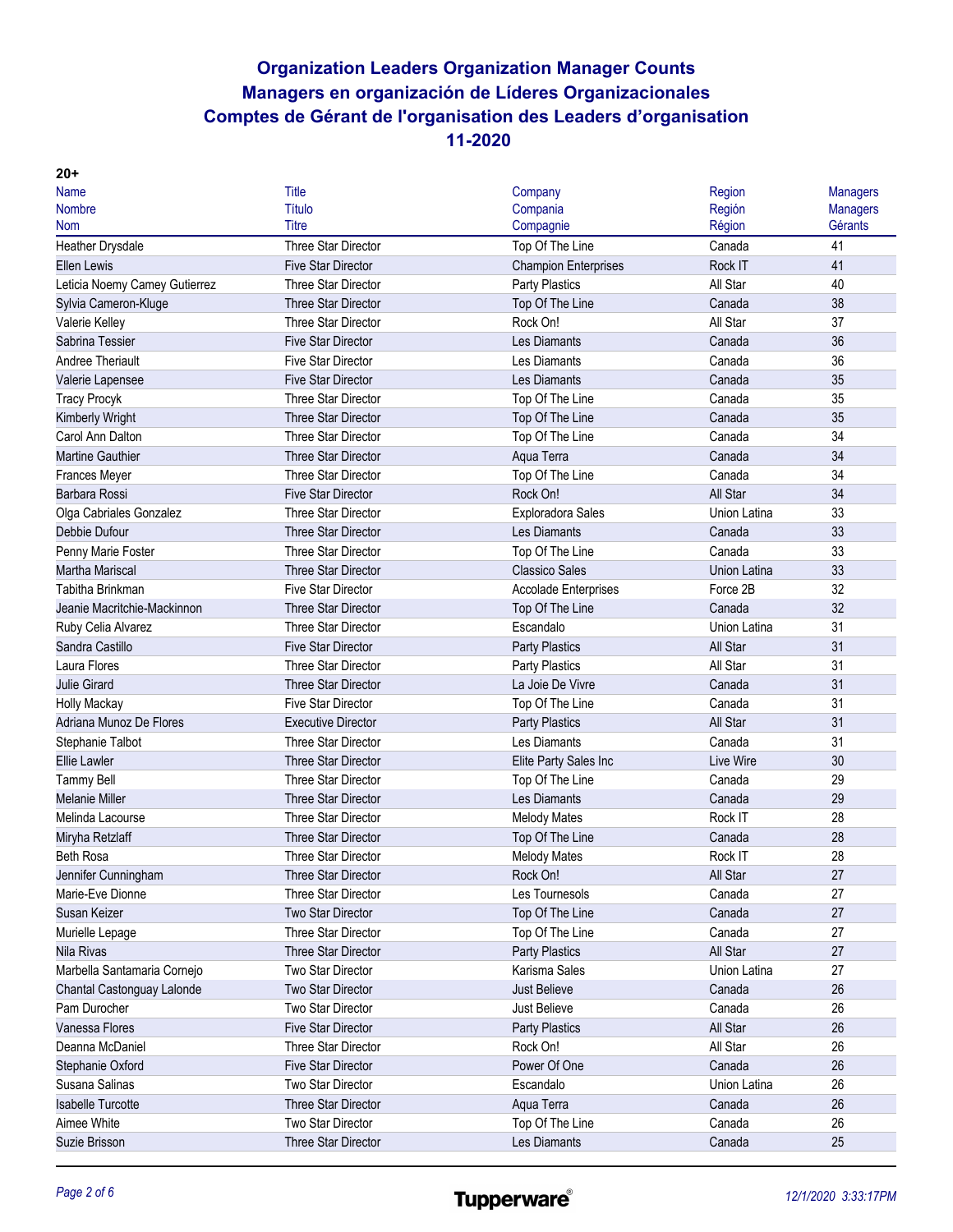| $20+$                      |                            |                             |                     |                 |
|----------------------------|----------------------------|-----------------------------|---------------------|-----------------|
| <b>Name</b>                | Title                      | Company                     | Region              | <b>Managers</b> |
| <b>Nombre</b>              | Título                     | Compania                    | Región              | <b>Managers</b> |
| <b>Nom</b>                 | Titre                      | Compagnie                   | Région              | Gérants         |
| <b>Martine Filiatrault</b> | Three Star Director        | Les Diamants                | Canada              | 25              |
| Yolanda Galvan             | <b>Five Star Director</b>  | El Sol Enterprises          | <b>Union Latina</b> | 25              |
| Lindsay Lingard            | <b>Three Star Director</b> | Top Of The Line             | Canada              | 25              |
| Nadine Bax                 | <b>Three Star Director</b> | <b>Platinum Sales</b>       | Canada              | 24              |
| Stephanie Best             | <b>Three Star Director</b> | Top Of The Line             | Canada              | 24              |
| <b>Carmen Gamble</b>       | <b>Two Star Director</b>   | Top Of The Line             | Canada              | 24              |
| Gina Goodro                | <b>Three Star Director</b> | X-Treme Enterprises         | Force 2B            | 24              |
| Cynthia Landry             | <b>Three Star Director</b> | Les Diamants                | Canada              | 24              |
| Ana Plascencia             | <b>Two Star Director</b>   | <b>Classico Sales</b>       | <b>Union Latina</b> | 24              |
| <b>Mildred Tello</b>       | <b>Three Star Director</b> | <b>Party Plastics</b>       | All Star            | 24              |
| Stephanie Crete            | <b>Five Star Director</b>  | Les Tournesols              | Canada              | 23              |
| Tacha Lehouillier          | <b>Five Star Director</b>  | Top Of The Line             | Canada              | 23              |
| Maria Normallin Perez      | <b>Two Star Director</b>   | <b>Party Plastics</b>       | All Star            | 23              |
| Francisca Teran            | <b>Three Star Director</b> | Fuego Latino                | <b>Union Latina</b> | 23              |
| Marianne Cloutier          | <b>Three Star Director</b> | Aqua Terra                  | Canada              | 22              |
| Sheri Gibson               | <b>Two Star Director</b>   | Top Of The Line             | Canada              | 22              |
| Eve Laliberte-Levesque     | <b>Two Star Director</b>   | Les Diamants                | Canada              | 22              |
| <b>Heather Philpott</b>    | Two Star Director          | Top Of The Line             | Canada              | 22              |
| <b>Emily Turner</b>        | <b>Two Star Director</b>   | Top Of The Line             | Canada              | 22              |
| Elisa Alvarez              | <b>Three Star Director</b> | Sonrisa Sales               | Union Latina        | 21              |
| Megan Crays                | Two Star Director          | Elite Party Sales Inc       | Live Wire           | 21              |
| <b>Edith M Garcia</b>      | <b>Three Star Director</b> | <b>Party Plastics</b>       | All Star            | 21              |
| Rebecca Gipson             | Two Star Director          | Rock On!                    | All Star            | 21              |
| Anne Gregoire              | <b>Three Star Director</b> | Aqua Terra                  | Canada              | 21              |
| Tanya Kipp                 | <b>Two Star Director</b>   | Rock On!                    | All Star            | 21              |
| <b>Chantal Muise</b>       | <b>Two Star Director</b>   | Top Of The Line             | Canada              | 21              |
| Janeth Rincon              | <b>Three Star Director</b> | <b>Party Plastics</b>       | All Star            | 21              |
| Stephanie Wagorn           | <b>Five Star Director</b>  | Top Of The Line             | Canada              | 21              |
| Connie Zielins             | <b>Three Star Director</b> | Rock On!                    | All Star            | 21              |
| Brenda L Castro Ajanel     | <b>Star Director</b>       | <b>Party Plastics</b>       | All Star            | 20              |
| Lucie Major                | <b>Three Star Director</b> | Les Tournesols              | Canada              | 20              |
| Maria Mendoza Salgado      | Two Star Director          | <b>Estrella Enterprises</b> | Union Latina        | 20              |
| $10+$                      |                            |                             |                     |                 |
| <b>Name</b>                | <b>Title</b>               | Company                     | Region              | <b>Managers</b> |
| Nombre                     | <b>Título</b>              | Compania                    | Región              | <b>Managers</b> |
| <b>Nom</b>                 | <b>Titre</b>               | Compagnie                   | Région              | Gérants         |
| Michelle Barrett           | Three Star Director        | Galaxy Stars                | Aim High            | 19              |
| Michelle Brown             | <b>Five Star Director</b>  | Rock On!                    | All Star            | 19              |
| <b>Bethany Farrar</b>      | Three Star Director        | Eagle Enterprises           | Aim High            | 19              |
| Maricela Gonzalez          | Three Star Director        | <b>Party Plastics</b>       | All Star            | 19              |
| Jenai Moa                  | Two Star Director          | Rock On!                    | All Star            | 19              |
| <b>Elsy Pavon</b>          | Three Star Director        | <b>Party Plastics</b>       | All Star            | 19              |
| Manon Riverin              | Three Star Director        | Les Diamants                | Canada              | 19              |
| Rosenda Ventura            | Three Star Director        | <b>Exploradora Sales</b>    | Union Latina        | 19              |
| Erika Cruz                 | Two Star Director          | <b>Party Plastics</b>       | All Star            | 18              |
| <b>Tiffany Delaurier</b>   | Two Star Director          | Top Of The Line             | Canada              | 18              |
| <b>Isabelle Delisle</b>    | Two Star Director          | Les Tournesols              | Canada              | 18              |
| Amy Gardner                | Three Star Director        | <b>Champion Enterprises</b> | Rock IT             | 18              |
| Nichole Gray               | Two Star Director          | Top Of The Line             | Canada              | 18              |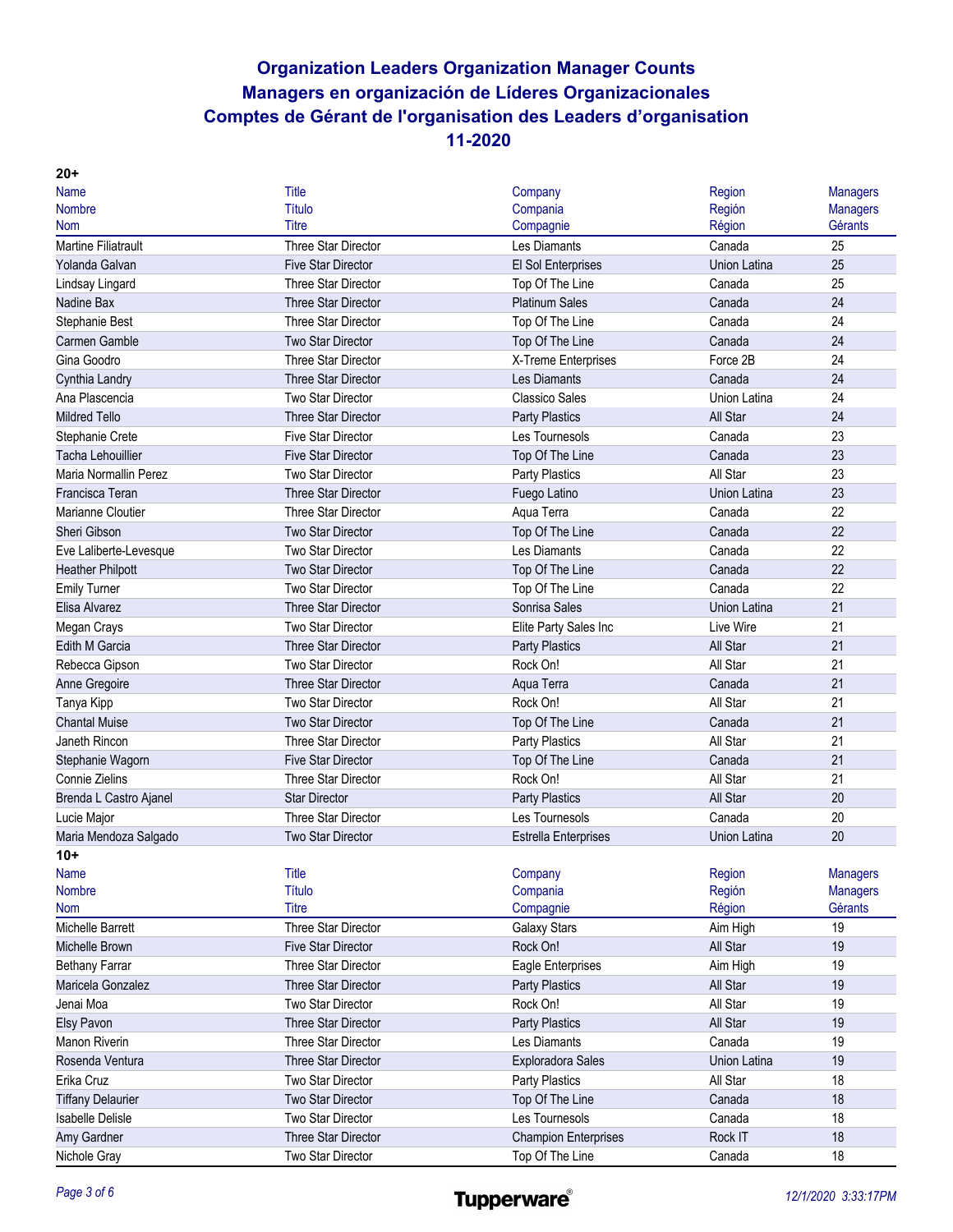| <b>Name</b>                  | <b>Title</b>               | Company                     | Region       | <b>Managers</b> |
|------------------------------|----------------------------|-----------------------------|--------------|-----------------|
| <b>Nombre</b>                | <b>Título</b>              | Compania                    | Región       | <b>Managers</b> |
| <b>Nom</b>                   | <b>Titre</b>               | Compagnie                   | Région       | Gérants         |
| Kim McGee                    | <b>Two Star Director</b>   | Rock On!                    | All Star     | 18              |
| Martha Munoz                 | <b>Three Star Director</b> | Karisma Sales               | Union Latina | 18              |
| Josefina Rodriguez           | <b>Two Star Director</b>   | Escandalo                   | Union Latina | 18              |
| Jeri Scrimger                | <b>Two Star Director</b>   | Rock On!                    | All Star     | 18              |
| Deb Shirkey                  | <b>Two Star Director</b>   | Wheatheart Sales Inc.       | Force 2B     | 18              |
| Myriam Trepanier             | Three Star Director        | Les Diamants                | Canada       | 18              |
| Marie-Julie Gagne            | <b>Three Star Director</b> | La Joie De Vivre            | Canada       | 17              |
| Michele Haydo                | <b>Two Star Director</b>   | Rock On!                    | All Star     | 17              |
| Cirenia Lopez                | <b>Three Star Director</b> | <b>Futuros Sin Limites</b>  | Union Latina | 17              |
| Jessica Pelletier-Mercier    | <b>Two Star Director</b>   | Les Tournesols              | Canada       | 17              |
| Rukshini Ponniah             | Three Star Director        | <b>Integrity Sales</b>      | Canada       | 17              |
| Minta Powelson               | <b>Star Director</b>       | <b>Blooming Sales</b>       | All Star     | 17              |
| <b>Sheri Pritchett</b>       | Two Star Director          | <b>Galaxy Stars</b>         | Aim High     | 17              |
| Alma Romero Marin            | <b>Two Star Director</b>   | <b>Party Plastics</b>       | All Star     | 17              |
| Sandra E Velazquez           | Two Star Director          | Escandalo                   | Union Latina | 17              |
| Sergio Velis Ochoa           | <b>Three Star Director</b> | <b>Party Plastics</b>       | All Star     | 17              |
| <b>Rachel Walker</b>         | Three Star Director        | Rock On!                    | All Star     | 17              |
| Jamie Aube                   | Two Star Director          | <b>Les Diamants</b>         | Canada       | 16              |
| Cassandra Corriveau          | <b>Two Star Director</b>   | Les Diamants                | Canada       | 16              |
| Jennifer Ehnes               | Two Star Director          | <b>High Hopes</b>           | Canada       | 16              |
| Florencia Hernandez Bautista | <b>Three Star Director</b> | Party Plastics              | All Star     | 16              |
| Stefanie Kosta               | Two Star Director          | Rock On!                    | All Star     | 16              |
| Virginia Mejia               | Three Star Director        | <b>Estrella Enterprises</b> | Union Latina | 16              |
| Lee Ann Norris               | Two Star Director          | <b>Premiere Enterprises</b> | Live Wire    | 16              |
| Sylvie Renaud                | Three Star Director        | Les Diamants                | Canada       | 16              |
| Yahaira Velez                | <b>Two Star Director</b>   | <b>Party Plastics</b>       | All Star     | 16              |
| Stephanie Whelan             | <b>Two Star Director</b>   | Top Of The Line             | Canada       | 16              |
| Marie-Josee Arel             | Two Star Director          | Les Diamants                | Canada       | 15              |
| Stephanie Boutot             | <b>Two Star Director</b>   | Les Tournesols              | Canada       | 15              |
| Marcia Faught                | Two Star Director          | Power Of One                | Canada       | 15              |
| <b>Esther Felix</b>          | <b>Three Star Director</b> | Karisma Sales               | Union Latina | 15              |
| Audra Hammerling             | <b>Two Star Director</b>   | Rock On!                    | All Star     | 15              |
| Claudia Partida Martinez     | <b>Two Star Director</b>   | <b>Classico Sales</b>       | Union Latina | 15              |
| Karine Philipps              | <b>Star Director</b>       | Les Tournesols              | Canada       | 15              |
| Sherry Roark                 | <b>Star Director</b>       | <b>Galaxy Stars</b>         | Aim High     | 15              |
| Karen Schmid                 | Two Star Director          | Top Of The Line             | Canada       | 15              |
| Angie Seely                  | Two Star Director          | Rock On!                    | All Star     | 15              |
| Amy Wainman                  | Three Star Director        | Top Of The Line             | Canada       | 15              |
| Balbina Aguilar              | <b>Star Director</b>       | <b>Classico Sales</b>       | Union Latina | 14              |
| Joelle Bezanson              | Two Star Director          | Top Of The Line             | Canada       | 14              |
| Misty Bowman                 | Three Star Director        | Rock On!                    | All Star     | 14              |
| Janick Brunet                | <b>Star Director</b>       | Les Diamants                | Canada       | 14              |
| Traci Fernandez              | Two Star Director          | Legacy Party Sales          | All Star     | 14              |
| Kandance Hunter              | <b>Star Director</b>       | Rock On!                    | All Star     | 14              |
| Carolina Martinez            | Three Star Director        | Party Plastics              | All Star     | 14              |
| Michelle Miller              | Two Star Director          | <b>Melody Mates</b>         | Rock IT      | 14              |
| Adelle Moore                 | <b>Star Director</b>       | Top Of The Line             | Canada       | 14              |
| <b>Blanca Rangel</b>         | Star Director              | <b>Classico Sales</b>       | Union Latina | 14              |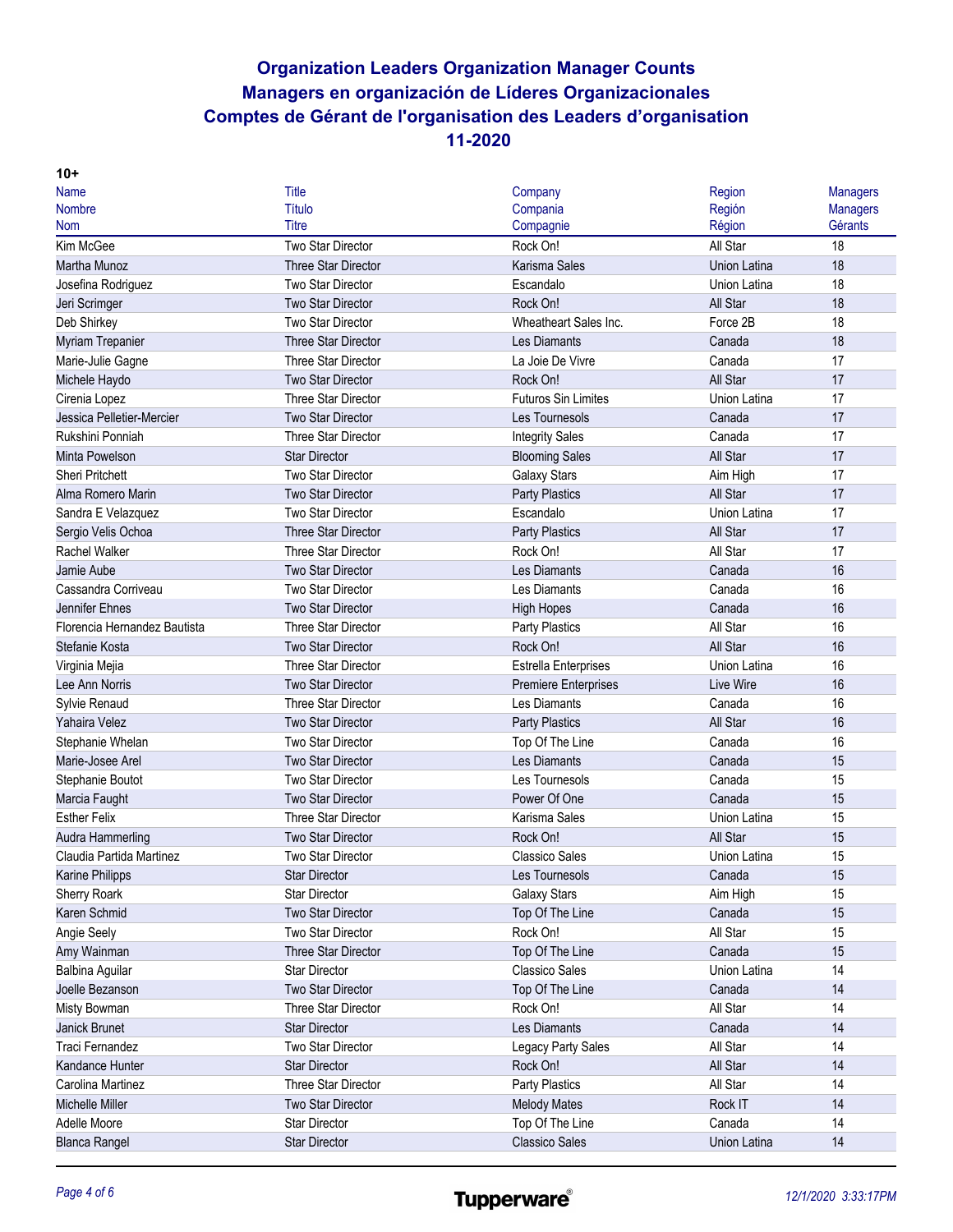| $10+$                    |                            |                               |                     |                 |
|--------------------------|----------------------------|-------------------------------|---------------------|-----------------|
| <b>Name</b>              | <b>Title</b>               | Company                       | Region              | <b>Managers</b> |
| <b>Nombre</b>            | Título                     | Compania                      | Región              | <b>Managers</b> |
| <b>Nom</b>               | Titre                      | Compagnie                     | Région              | Gérants         |
| Cristina Roman           | <b>Star Director</b>       | Estrella Enterprises          | Union Latina        | 14              |
| <b>Erica Stuart</b>      | <b>Three Star Director</b> | Rock On!                      | All Star            | 14              |
| <b>Chantal Talbot</b>    | <b>Star Director</b>       | Les Diamants                  | Canada              | 14              |
| Lisa Williams            | <b>Two Star Director</b>   | Rock On!                      | All Star            | 14              |
| Morgan Black             | <b>Two Star Director</b>   | Top Of The Line               | Canada              | 13              |
| Sonia Chacon             | Two Star Director          | Smooth Sailing                | All Star            | 13              |
| Sandra Cifuentes         | Two Star Director          | Fuego Latino                  | Union Latina        | 13              |
| Maria De Jesus Gutierrez | <b>Three Star Director</b> | <b>Party Plastics</b>         | All Star            | 13              |
| Jessica Johnson          | <b>Three Star Director</b> | Hooray! Sales Inc.            | Aim High            | 13              |
| <b>Heather Lang</b>      | <b>Two Star Director</b>   | Top Of The Line               | Canada              | 13              |
| Roxanne Martel           | <b>Star Director</b>       | Les Diamants                  | Canada              | 13              |
| Catherine Massingill     | <b>Star Director</b>       | Rock On!                      | All Star            | 13              |
| Kristen O'Donnell        | <b>Two Star Director</b>   | Rock On!                      | All Star            | 13              |
| Ofelia Orozco Mendez     | <b>Two Star Director</b>   | Karisma Sales                 | Union Latina        | 13              |
| Sharon Payne             | <b>Three Star Director</b> | Elite Party Sales Inc         | Live Wire           | 13              |
| <b>Whitney Smith</b>     | <b>Two Star Director</b>   | Rock On!                      | All Star            | 13              |
| Melissa Trudel           | <b>Star Director</b>       | Les Diamants                  | Canada              | 13              |
| Leasa Baba               | <b>Star Director</b>       | <b>Galaxy Stars</b>           | Aim High            | 12              |
| Pauline Bagnoli          | <b>Star Director</b>       | Les Diamants                  | Canada              | 12              |
| Kristi Carello           | <b>Three Star Director</b> | Rock On!                      | All Star            | 12              |
| Courtney Cook            | Two Star Director          | Rock On!                      | All Star            | 12              |
| Ana Paola Duran          | Two Star Director          | Escandalo                     | <b>Union Latina</b> | 12              |
| Dorothy Foerster         | Three Star Director        | <b>Exceeding Expectations</b> | Canada              | 12              |
| Olivia Garcia            | <b>Two Star Director</b>   | Zenith Party Sales            | Aim High            | 12              |
| Aracely Guerrero         | Two Star Director          | Party Plastics                | All Star            | 12              |
| Melissa Hamelin          | <b>Two Star Director</b>   | Les Audacieux                 | Canada              | 12              |
| Jean-Philippe Jacques    | <b>Star Director</b>       | Les Diamants                  | Canada              | 12              |
| Melissa Lahey            | <b>Two Star Director</b>   | <b>Red Hot Sales</b>          | Force 2B            | 12              |
| Christi Latimer          | <b>Star Director</b>       | Rock On!                      | All Star            | 12              |
| Alicia Manning           | Three Star Director        | <b>Eagle Enterprises</b>      | Aim High            | 12              |
| Paola Moreno             | Two Star Director          | Party Plastics                | All Star            | 12              |
| <b>Bill Mounsey</b>      | <b>Star Director</b>       | Sizzlin' Sales                | Force 2B            | 12              |
| <b>Cindy Phillips</b>    | <b>Three Star Director</b> | Top Of The Line               | Canada              | 12              |
| Lynn Suedel              | <b>Star Director</b>       | Rock On!                      | All Star            | 12              |
| Beatriz Amezcua          | Two Star Director          | Party Plastics                | All Star            | 11              |
| Marisoleil Aubry         | <b>Star Director</b>       | Les Diamants                  | Canada              | 11              |
| Linda Bedford            | <b>Star Director</b>       | <b>Extraordinary Sales</b>    | Canada              | 11              |
| <b>France Bouvier</b>    | <b>Two Star Director</b>   | <b>High Hopes</b>             | Canada              | 11              |
| <b>Maribel Calderon</b>  | Two Star Director          | Party Plastics                | All Star            | 11              |
| Marie-Christine Cliche   | <b>Star Director</b>       | Aqua Terra                    | Canada              | 11              |
| Sheila Crouch            | <b>Star Director</b>       | <b>Take Flight Sales</b>      | Canada              | 11              |
| Flor Cruz                | Two Star Director          | Party Plastics                | All Star            | 11              |
| Claudia Cruz Del Valle   | Two Star Director          | <b>Exploradora Sales</b>      | Union Latina        | 11              |
| Patricia L. Dunn         | Two Star Director          | Top Of The Line               | Canada              | 11              |
| Josee Grandbois          | Two Star Director          | Aqua Terra                    | Canada              | 11              |
| Karla House              | <b>Star Director</b>       | Top Of The Line               | Canada              | 11              |
| Rochelle Laganiere       | Two Star Director          | Shazam! Enterprises           | Force 2B            | 11              |
| Araceli Lopez            | Two Star Director          | Party Plastics                | All Star            | 11              |